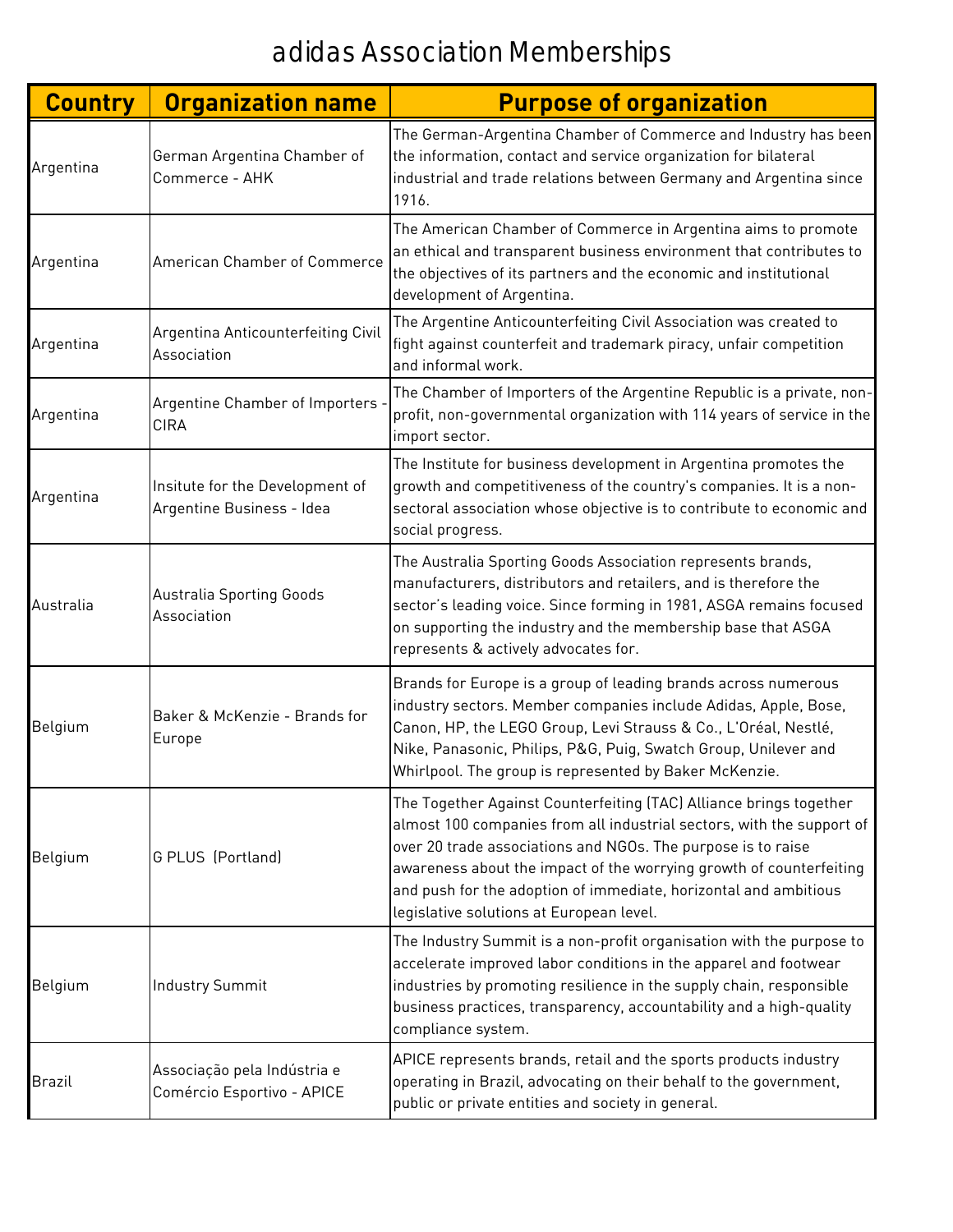| <b>Brazil</b> | <b>Brand Protection Group - BPG</b>                                                                                    | The Brand Protection Group is a non-profit organization founded in<br>2002 which aims to combat counterfeiting as well as fighting all<br>intellectual property rights violations, unfair competition, smuggling<br>and the trade of illicit products in Brazil.                                                                                                                                                                                                                                                                                                                                                                                                                                                                                                                               |
|---------------|------------------------------------------------------------------------------------------------------------------------|------------------------------------------------------------------------------------------------------------------------------------------------------------------------------------------------------------------------------------------------------------------------------------------------------------------------------------------------------------------------------------------------------------------------------------------------------------------------------------------------------------------------------------------------------------------------------------------------------------------------------------------------------------------------------------------------------------------------------------------------------------------------------------------------|
| Cambodia      | European Chamber of Commerce<br>in Cambodia - EuroCham                                                                 | The European Chamber of Commerce in Cambodia serves to<br>promote, support and represent its members and European business<br>interests in dialogue with the Royal Government of Cambodia. It aims<br>to develop a more efficient and fertile business and investment<br>environment.                                                                                                                                                                                                                                                                                                                                                                                                                                                                                                          |
| Canada        | Americas Group                                                                                                         | The Americas Group is a consulting, marketing and merchant<br>banking firm examining worker rights issues that affect the industry<br>supply chains in the Americas Region                                                                                                                                                                                                                                                                                                                                                                                                                                                                                                                                                                                                                     |
| China         | Alibaba Anti-Counterfeiting<br>Alliance - AACA                                                                         | The Alibaba Anti-Counterfeiting Alliance serves as a platform for its<br>members to collectively find solutions to counterfeiting and OPR<br>infringement issues. AACA is widely recognized and respected both in<br>China and abroad.                                                                                                                                                                                                                                                                                                                                                                                                                                                                                                                                                         |
| China         | American Chamber of Commerce<br>Shanghai                                                                               | The American Chamber of Commerce in Shanghai is a non-profit, non<br>partisan business organization and is committed to the principles of<br>free trade, open markets, private enterprise and the unrestricted flow<br>of information.                                                                                                                                                                                                                                                                                                                                                                                                                                                                                                                                                         |
| China         | European Union Chamber of<br>Commerce Shanghai & Beijing                                                               | The European Union Chamber of Commerce in China is a members-<br>driven, non-profit, fee-based organization with a core structure of 26<br>Working Groups and 8 Fora representing European business in<br>China                                                                                                                                                                                                                                                                                                                                                                                                                                                                                                                                                                                |
| China         | German Chamber of Commerce<br>in China, South & Southwest                                                              | The German Chamber of Commerce in Greater China is part of the<br>German Chambers of Commerce Worldwide Network. With the five<br>main offices and seven supporting offices in Greater China and<br>Germany, they focus on trade and investment between these two<br>regions.                                                                                                                                                                                                                                                                                                                                                                                                                                                                                                                  |
| China         | German Chamber of Commerce<br>Shanghai                                                                                 | The German Chamber of Commerce Shanghai is part of the German<br>Chambers of Commerce Worldwide Network. With the five main<br>offices and seven supporting offices in Greater China and Germany,<br>they focus on trade and investment between these two regions.                                                                                                                                                                                                                                                                                                                                                                                                                                                                                                                             |
| China         | <b>Quality Brands Protection</b><br>Committee (QBPC) of China<br>Association of Enterprises with<br>Foreign Investment | The Quality Brands Protection Committee is supported by the former<br>Ministry of Foreign Trade and Economic Cooperation of China. It was<br>formed in March 2000 and registered under the China Association of<br>Enterprises with Foreign Investment. It's role is to strengthen the<br>cooperation with China's central and local government agencies,<br>institutions, enterprises as well as local and international IP-related<br>organizations to promote the improvement of China's IPR legal<br>system, the IP administrative & judicial enforcement, the guiding<br>role of judicial protection, and the construction of a fair and orderly<br>legal environment for economic growth and scientific & technological<br>innovation for global interconnection and intercommunication. |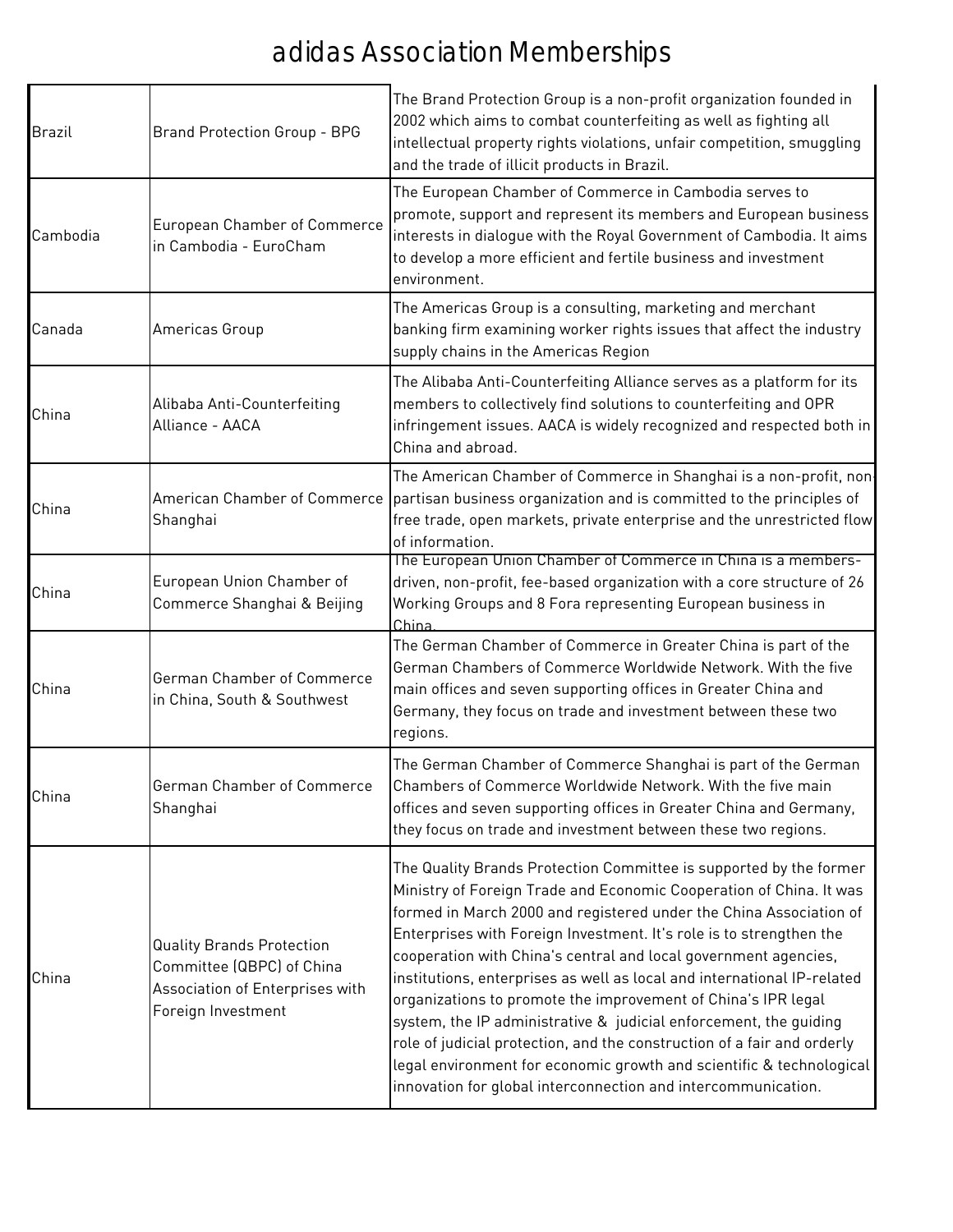| China          | Shanghai Foreign Investment<br>Association                                          | The Shanghai Foreign Investment Association is a non-profit and<br>social legal entity and aims to increase mutual understanding and<br>cooperation between Chinese institutions and foreign enterprises.                                                                                                                                                         |
|----------------|-------------------------------------------------------------------------------------|-------------------------------------------------------------------------------------------------------------------------------------------------------------------------------------------------------------------------------------------------------------------------------------------------------------------------------------------------------------------|
| China          | The American Camber of<br>Commerce in South China                                   | The American Chamber of Commerce in South China is a non-<br>partisan, non-profit organization dedicated to facilitating bilateral<br>trade between the United States and the People's Republic of China.                                                                                                                                                         |
| Colombia       | German Colombian Chamber of<br>Commerce - AHK                                       | The German-Colombian Chamber of Commerce serves to promote,<br>support and represent its members business interests in dialogue<br>with the government of Colombia and public institutions.                                                                                                                                                                       |
| Colombia       | Federación Colombiana de<br>Agentes Logísticos en Comercio<br>Internacional - FITAC | The Colombian Federation of Agents of Logistics in International<br>Trade is a network platform of international companies to advance<br>customs and trade managment.                                                                                                                                                                                             |
| Colombia       | Federación Nacional de<br>Comerciantes - FENALCO                                    | The National Federation of Merchants is an organisation that serves<br>to connect companies, institutions and organisations aiming to<br>advance commercial and taxes management.                                                                                                                                                                                 |
| Czech Republic | <b>Association For Electronic</b><br>Commerce - APEK                                | The Association For Electronic Commerce represents Czech e-<br>commerce companies and entrepreneurs and supports its members<br>to improve respectively to develop their e-commerce activities.                                                                                                                                                                   |
| Europe         | European Outdoor Group - EOG                                                        | The European Outdoor Group represents the interests of retailers,<br>national associations, and technology providers and manages and<br>supports in areas such as market research, CSR and sustainability,<br>events and shows, outdoor retail, engaging with politicians and<br>legislators, promotion of outdoor activities to the general public, and<br>more. |
| Europe         | Federation of European Sporting<br>Goods Industry - FESI                            | The Federation of the European Sporting Goods Industry represents<br>the interests of the sporting goods industry in Europe, advancing its<br>members' priorities and promoting initiatives that benefit the sector,<br>EU citizens and the society as a whole.                                                                                                   |
| Europe         | Interel Group --- IP2I (IP to<br>Innovate)                                          | IP2Innovate is a coalition of small and large companies that create<br>innovative products and services in Europe and collectively hold<br>thousands of European patents, as well as European industry groups.                                                                                                                                                    |
| France         | <b>Fashion Pact</b>                                                                 | The Fashion Pact is a global coalition of companies in the fashion and<br>textile industry including their suppliers and distributors, all<br>committed to common core environmental goals in three areas:<br>Stopping global warming, restoring biodiversity and protecting the<br>oceans.                                                                       |
| France         | Union des Fabricants - UNIFAB                                                       | The Union des Fabricants is a French association for the defence and<br>promotion of intellectual property rights.                                                                                                                                                                                                                                                |
| France         | Union Sport & Cycle                                                                 | Union Sport & Cycle is the leading professional organization in the<br>French sports industry and brings together more than 1,400<br>companies, 500 brands and 3,000 outlets. It's purpose is to advise,<br>represent, and help members to anticipate and promote physical and<br>sporting activity.                                                              |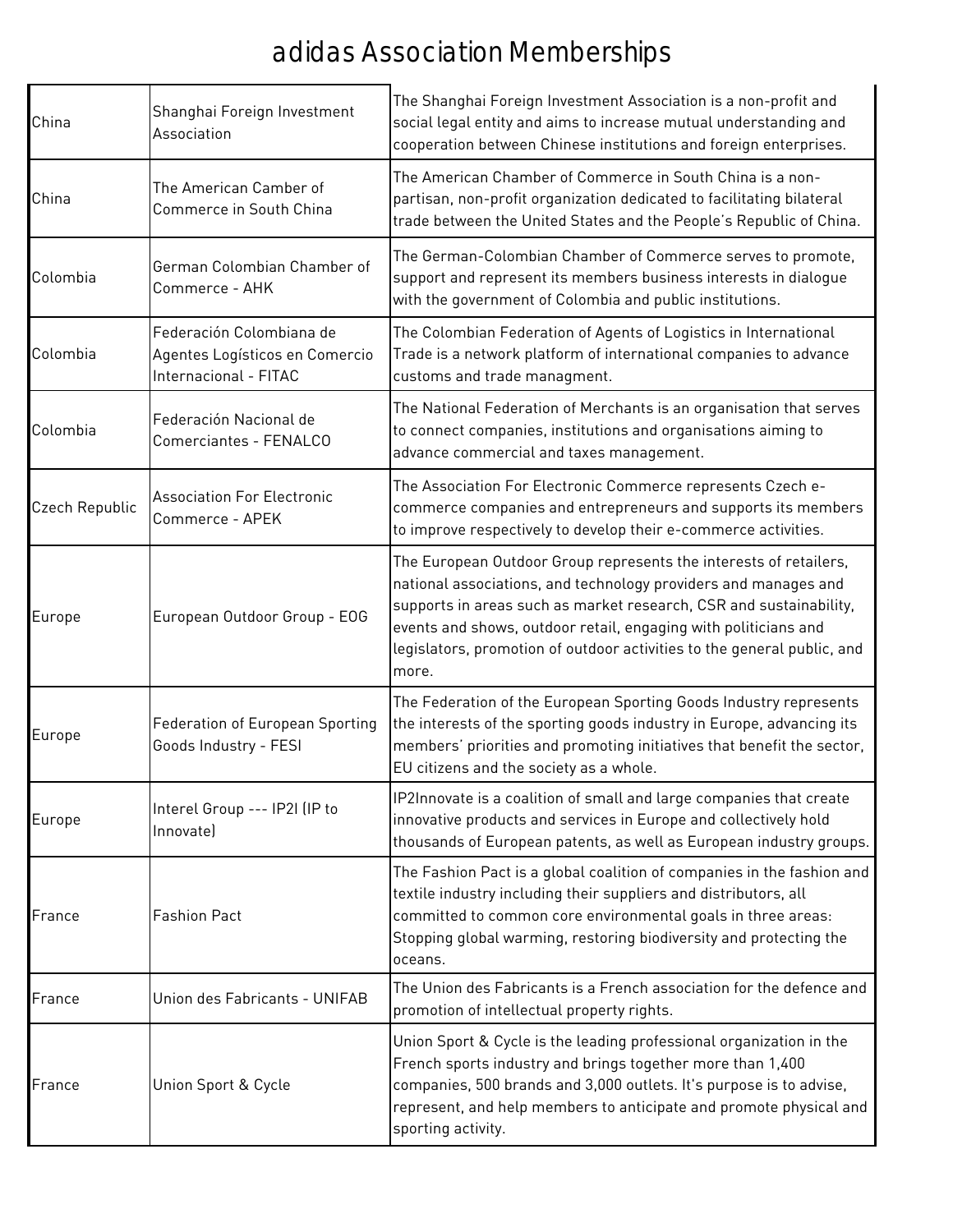| Germany | Aktionskreis gegen Produkt- und<br>Markenpiraterie e.V. - APM | The German Anti-Counterfeiting Association is a cross-industrial<br>alliance in the protection of intellectual property. The APM is a joint<br>initiative of the German Association of Chambers of Industry and<br>Commerce (DIHK), the Federation of German Industry (BDI), and the<br>German Brands Association. Companies from different sectors<br>participate in the APM to promote conditions in which innovative<br>activities can develop and count on effective protection. |
|---------|---------------------------------------------------------------|--------------------------------------------------------------------------------------------------------------------------------------------------------------------------------------------------------------------------------------------------------------------------------------------------------------------------------------------------------------------------------------------------------------------------------------------------------------------------------------|
| Germany | Bitkom e.V.                                                   | Bitkom is Germany's digital association, representing more than<br>2,700 companies of the digital economy. Members offer software,<br>telecommunications and internet services, produce hardware and<br>consumer electronics, operate in the digital media sector or are in<br>other ways affiliated with the digital economy.                                                                                                                                                       |
| Germany | Bundesverband der Deutschen<br>Sportartikel-Industrie - BSI   | The Federal Association of the German Sporting Goods Industry is the<br>business association of German sporting goods manufacturers,<br>wholesalers and importers, founded in 1910. Its members include<br>leading, mostly medium-sized companies, among them international<br>market leaders in various sectors.                                                                                                                                                                    |
| Germany | Bundesvereinigung Logistik - BVL                              | The Federal Association of Logistics is a platform to promote<br>awareness for the importance of logistics and supply chain<br>management in industry, science and the public sphere to<br>systematically document logistical problem definitions and to develop<br>methods and processes to solve these problems on an<br>interdisciplinary and sector-focused basis. As well the platform<br>promotes and continuously optimises the application of relevant<br>solutions.         |
| Germany | Charta Digitale Vernetzung                                    | The Charta digitale Vernetzung is a corporate initiative that emerged<br>from the National IT Summit (now the Digital Summit) and was<br>founded by members of the "Intelligent Networking" focus group. It<br>comprises ten principles on various aspects of digital networking,<br>addressing the social and economic potential as well as the handling<br>of data, infrastructures and standards.                                                                                 |
| Germany | Deutsches Aktieninstitut e.V.                                 | Deutsches Aktieninstitut represents 200 listed companies of a variety<br>of sectors, banks and financial services firms, investors, stock<br>exchanges, renowned law firms, leading consulting firms and other<br>important capital markets stakeholders. In a close dialogue with<br>policy makers they constructively work on the development of capital<br>markets and their parameters.                                                                                          |
| Germany | DIN e.V                                                       | The German Institute for Standardization e.V. is an independent<br>institution for standardization in Germany that is active worldwide. It<br>serves as a platform to set German industry standards and<br>representation in international standardization bodies.                                                                                                                                                                                                                   |
| Germany | DIN-Normenausschuss<br>Materialpruefung - NMP                 | The Committee for material testing is part of the German Institute for<br>Standardization and plays a major role to supporting the<br>marketability of innovative solutions through standardization.                                                                                                                                                                                                                                                                                 |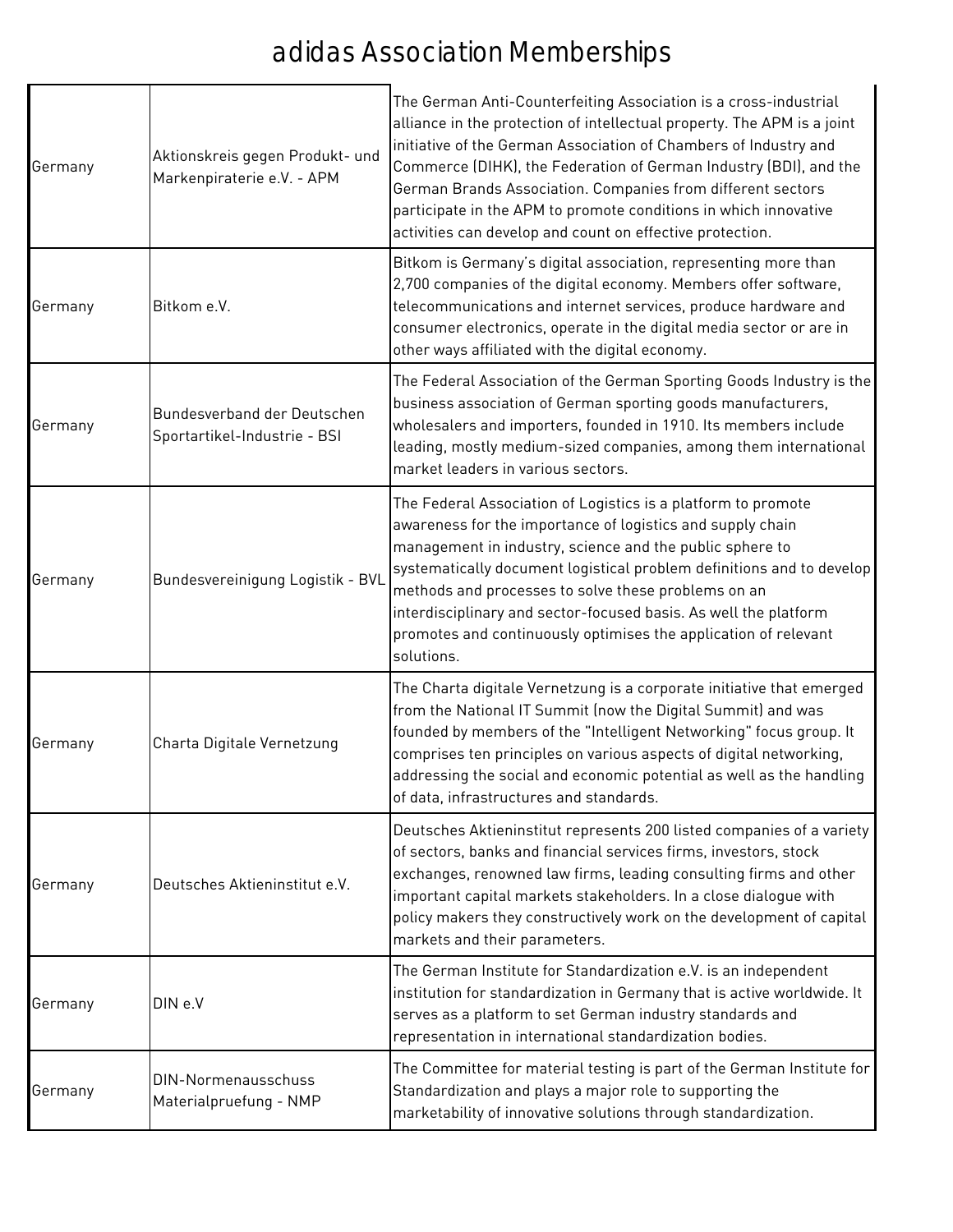| Germany | Förderverein Wirtschaft für die<br>Europäische Metropolregion<br>Nürnberg        | The Nuremberg Metropolitan Region is a merger of 23 districts and<br>eleven independent cities in the Northern Bavarian region. Its<br>members are dedicated to promoting investment and foster<br>collaboration.                                                                                                                                                                                                           |
|---------|----------------------------------------------------------------------------------|-----------------------------------------------------------------------------------------------------------------------------------------------------------------------------------------------------------------------------------------------------------------------------------------------------------------------------------------------------------------------------------------------------------------------------|
| Germany | German Partnership for<br>Sustainable Textiles -<br>Textilbündnis                | The Textiles Partnership is a multi-stakeholder initiative that brings<br>together members from the industry (companies and associations),<br>non-governmental organisations (NGOs), trade unions, standards<br>organisations, and the German Federal Government. The Partnership<br>strives to improve conditions in global textile supply networks - from<br>the production of raw materials to the disposal of textiles. |
| Germany | German Patent Policy Initiative                                                  | The German Patent Policy Initiative actively advocates towards a<br>change in the German Patent Law.                                                                                                                                                                                                                                                                                                                        |
| Germany | Bundesverband der Schuh- und<br>Lederwaren Industrie - HDS-L                     | The Federal Association of the Shoe and Leather Goods Industry<br>serves as a trade and employer's association for the industry. It<br>actively advocates for the business interests of its members towards<br>political institutions and represents the industry in collective<br>bargaining negotiations.                                                                                                                 |
| Germany | Germany-International Chamber<br>of Commerce - ICC                               | The International Chamber of Commerce promotes open trade and<br>investment and helps business meet the challenges and<br>opportunities of an increasingly integrated world economy. The<br>German chapter represents the interests of business to the German<br>government and contributes to the strategic direction of the ICC.                                                                                          |
| Germany | Prüf- und Forschungsinstitut<br>Pirmasens e.V. - PFI                             | The Test and Research Institute Pirmasens is a modern service and<br>research center for the footwear industry with operations spanning<br>the globe.                                                                                                                                                                                                                                                                       |
| Germany | S20                                                                              | S20 is the voice of (sport) sponsors in Germany to shape<br>developments and share knowledge.                                                                                                                                                                                                                                                                                                                               |
| Germany | UNFCCC                                                                           | The UNFCCC secretariat (UN Climate Change) is the United Nations<br>entity tasked with supporting the global response to the threat of<br>climate change.                                                                                                                                                                                                                                                                   |
| Germany | Verband deutscher Treasurer e.V.                                                 | The Association of German Treasurers is a professional association<br>for corporate treasury in Germany and operates according to the<br>principle of "by Treasurers for Treasurers". The association's aim is<br>to represent the interests of corporate treasurers and to serve the<br>needs of its members.                                                                                                              |
| Global  | Better Cotton Initiative - BCI                                                   | The Better Cotton Initiative is the largest cotton programme in the<br>world aimed at promoting the sustainable production of cotton.                                                                                                                                                                                                                                                                                       |
| Global  | <b>Business Network for Civic</b><br>Freedoms & Human Rights<br><b>Defenders</b> | The Business Network for Civic Freedoms & Human Rights<br>Defenders promotes this group in a collaboration between NGOs and<br>business.                                                                                                                                                                                                                                                                                    |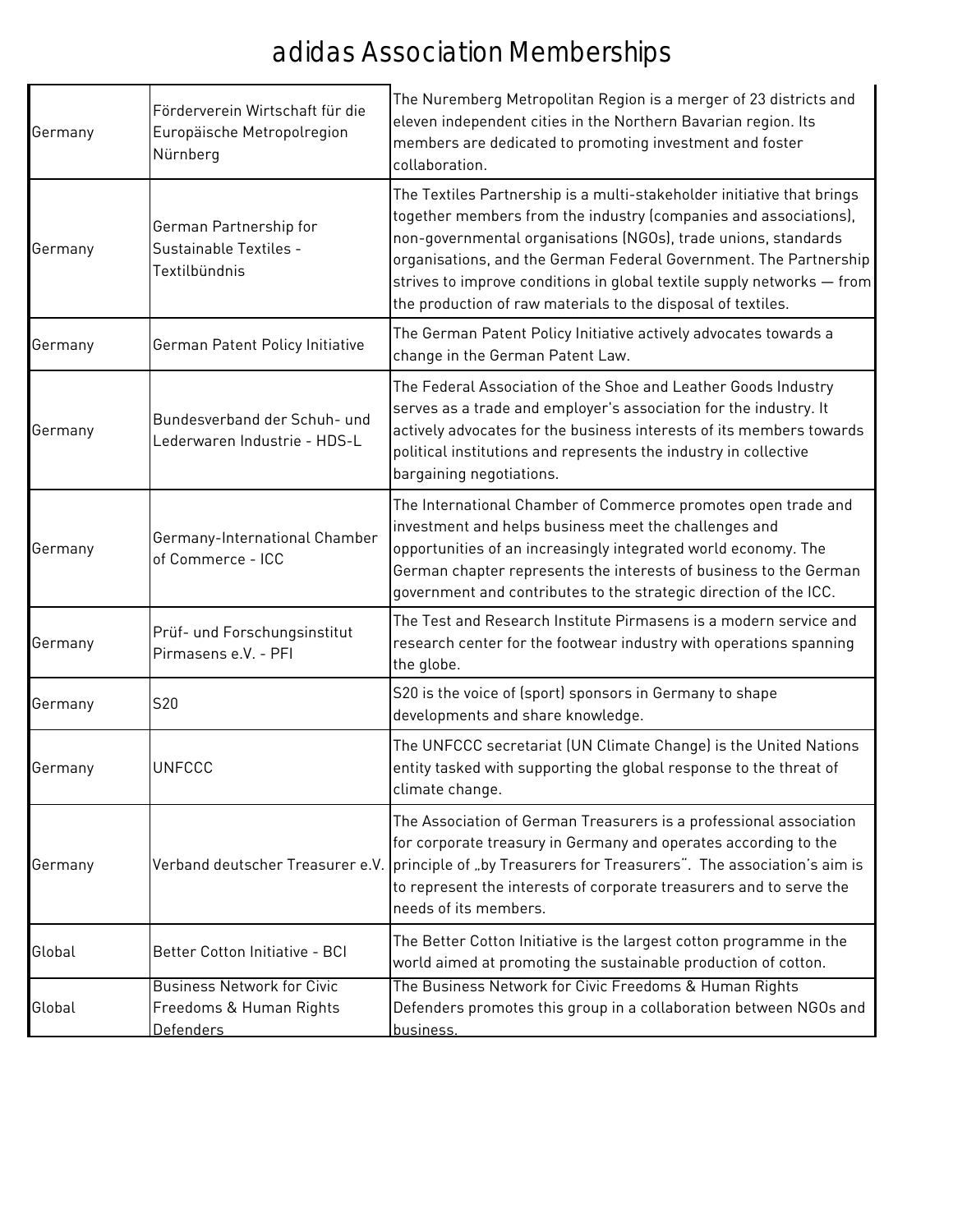| Global | Centre for Sport and Human<br>Rights                                     | The Centre for Sport and Human Rights is a human rights<br>organisation aiming to advance a world of sport that fully respects<br>and promotes human rights by generating awareness, building<br>capacity and delivering impact. They pursue their mission by<br>upholding and promoting the Sporting Chance Principles, engaging<br>those affected and strengthening accountability through collective<br>action                                                     |
|--------|--------------------------------------------------------------------------|-----------------------------------------------------------------------------------------------------------------------------------------------------------------------------------------------------------------------------------------------------------------------------------------------------------------------------------------------------------------------------------------------------------------------------------------------------------------------|
| Global | Fair Labor Association - FLA                                             | The Fair Labor Association is a collaborative effort of universities,<br>civil society organizations and socially responsible companies<br>dedicated to protecting workers' rights around the world.                                                                                                                                                                                                                                                                  |
| Global | International Trademark<br><b>Association - INTA</b>                     | The International Trademark Association is a global association of<br>brand owners and professionals dedicated to supporting trademarks<br>and related intellectual property (IP) to foster consumer trust,<br>economic growth, and innovation.                                                                                                                                                                                                                       |
| Global | <b>International Chemical</b><br>Secretariat Business Group -<br>ChemSec | The International Chemical Secretariat is an independent non-profit<br>organisation that advocates for substitution of toxic chemicals to<br>safer alternatives. Through independent research, cross-border<br>collaboration and practical tools, ChemSec is driving the<br>development of more progressive chemicals legislation and pushing<br>businesses towards the transition to non-toxic alternatives.                                                         |
| Global | World Federation of Sporting<br>Goods Industry - WFSGI                   | WFSGI is a non-profit organization representing the interests of the<br>global sporting goods industry.                                                                                                                                                                                                                                                                                                                                                               |
| Global | Zero Discharge of Hazardous<br>Chemicals - ZDHC                          | The Zero Discharge of Hazardous Chemicals (ZDHC) is an<br>organization that brings together brands, chemical suppliers,<br>manufacturers and other organisations to reduce the impact of<br>harmful substances.                                                                                                                                                                                                                                                       |
| Greece | German-Greek AHK                                                         | The German-Greek Chamber of Industry and Commerce is the official<br>contact for the mediation of business contacts between Germany and<br>Greece, the official representative of the largest German trade fair<br>organizations and acts as an advisor for legal/tax and economic<br>issues.                                                                                                                                                                         |
| Greece | Hellenic - German Chamber of<br>Commerce                                 | The Hellenic-German Chamber of Commerce promotes trade and<br>business relationships in both countries through harmonized and<br>wide-ranging services and activities.                                                                                                                                                                                                                                                                                                |
| India  | Delhi Chamber of Commerce                                                | The Delhi Chamber of Commerce is a recognised organization of<br>commercial opinion and is consulted by the Government of India, and<br>State Governments on all vital and important commercial matters.<br>The Committee of the Chamber brings commercial interests and<br>concerns to the notice of the Government of India and the State<br>Government and represents them to enactment of laws for the<br>protection of the commerce and industry of the country. |
| India  | Retailers Association of India                                           | The Retailers Association of India actively advocates for retailing in<br>India and works with all levels of government and stakeholders.                                                                                                                                                                                                                                                                                                                             |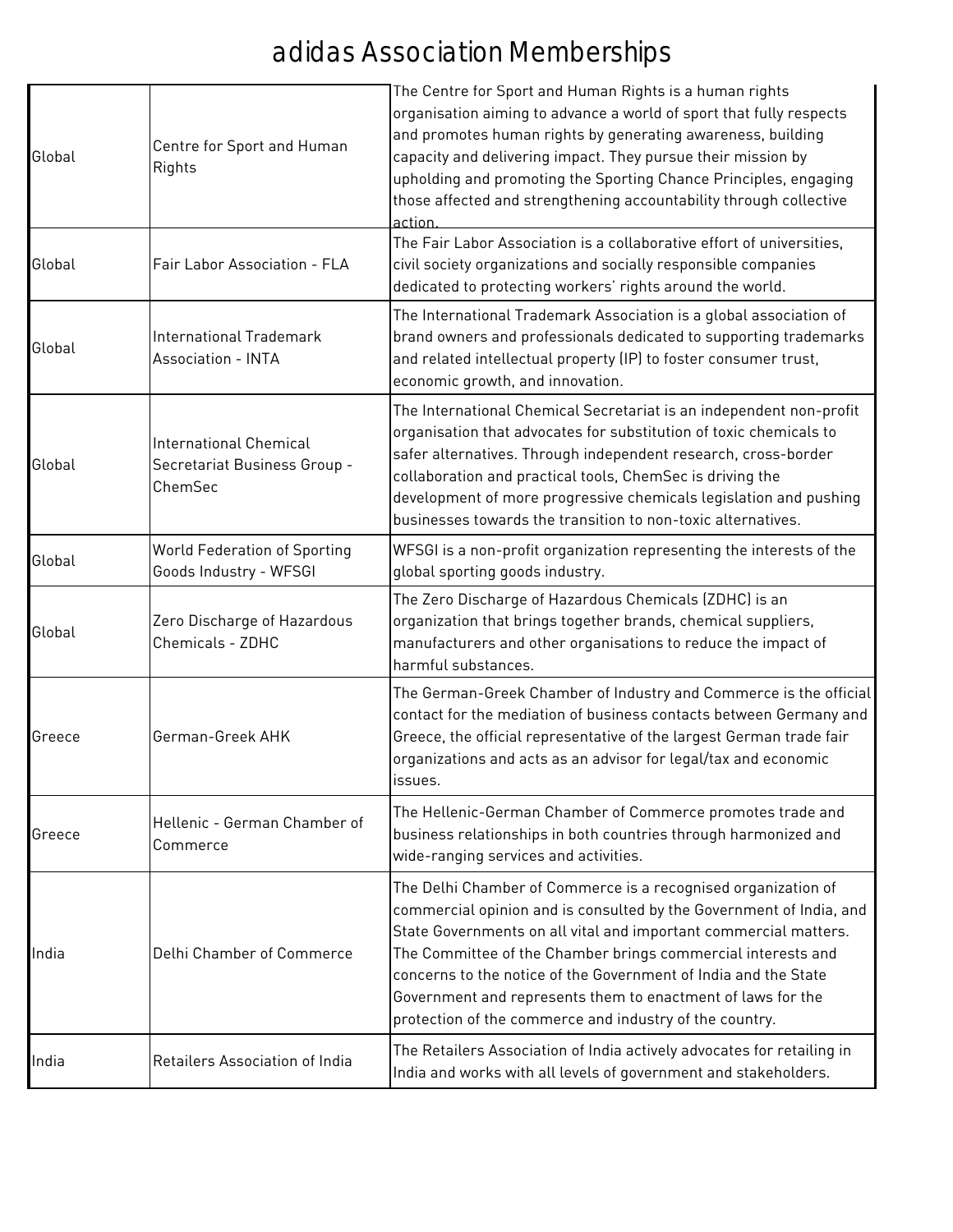| Indonesia   | Indonesia Employer Association -<br><b>APINDO</b>                                    | The Indonesia Employer Association is an independent, non-partisan<br>organization of entrepreneurs engaged in the sector in Indonesia. It<br>serves to establish social welfare in the business community through<br>integrated cooperation between the government, business, and<br>workers.                                                                                                                                                                                                                        |
|-------------|--------------------------------------------------------------------------------------|-----------------------------------------------------------------------------------------------------------------------------------------------------------------------------------------------------------------------------------------------------------------------------------------------------------------------------------------------------------------------------------------------------------------------------------------------------------------------------------------------------------------------|
| Indonesia   | Indonesia Footwear Association -<br><b>APRISINDO</b>                                 | The Indonesia Footwear Association represents the footwear industry<br>in Indonesia to enhance its competitiveness in the global market. It<br>aims to consolidate and to improve the image of the footwear support<br>industry, as well as aims to improve the Human Resources capability<br>to enter the global market.                                                                                                                                                                                             |
| Italy       | Italian Association of Foreign<br>Trade - AICE                                       | The Italian Association of Foreign Trade is an independent<br>entrepreneurial association which represents and supports Italian<br>companies dealing with international trade activities (both import and<br>export) and interested in growing on foreign markets.                                                                                                                                                                                                                                                    |
| Italy       | Confcommercio                                                                        | The Italian General Confederation of Enterprises represents its<br>members at any level including the governmental level. It is involved<br>in the discussion concerning employment laws and employments<br>contracts.                                                                                                                                                                                                                                                                                                |
| Japan       | Japan Sporting Goods<br>Organization - JASPO                                         | The Japan Sporting Goods Organization represents sporting goods<br>companies in Japan. It aims to improve and rationalize the production<br>and trade of sporting goods as well as the efficiency of consumption,<br>and thus strengthening the sporting goods industry in Japan.                                                                                                                                                                                                                                     |
| Kazakhstan  | The National Chamber of<br>Enterpreneurs of the Republic of<br>Kazakhstan "Atameken" | The National Chamber of Entrepreneurs of the Republic of<br>Kazakhstan is a non-profit organization which is designed to<br>represent business' interest towards the government and public<br>authorities on topics such as the protection of the rights and<br>legitimate interests of entrepreneurs, development of<br>entrepreneurship, support of the domestic industry, promotion of<br>foreign economic activity of business entities, and the attraction of<br>investments and diversification of the economy. |
| Malaysia    | Malaysia Retailers Association                                                       | The Malaysia Retailers Association represents some of the largest<br>retail companies in Malaysia and is a recognised representative of the<br>retail industry by ministries an other authorities. It serves as a<br>platform to exchange and share information on common issues and<br>to raise the status and professionalism of retailing through education<br>and training.                                                                                                                                       |
| Netherlands | International Chamber of<br>Commerce                                                 | The International Chamber of Commerce (ICC) promotes open trade<br>and investment and helps business meet the challenges and<br>opportunities of an increasingly integrated world economy. The Dutch<br>chapter represents the interests of business to the Dutch<br>government and contributes to the strategic direction of the ICC.                                                                                                                                                                                |
| Netherlands | <b>SNB React</b>                                                                     | REACT is a non-profit organization supporting members in their anti-<br>counterfeiting strategies and activities to protect all rights holders,<br>consumers and governments against the negative consequences of<br>the trade in counterfeited goods.                                                                                                                                                                                                                                                                |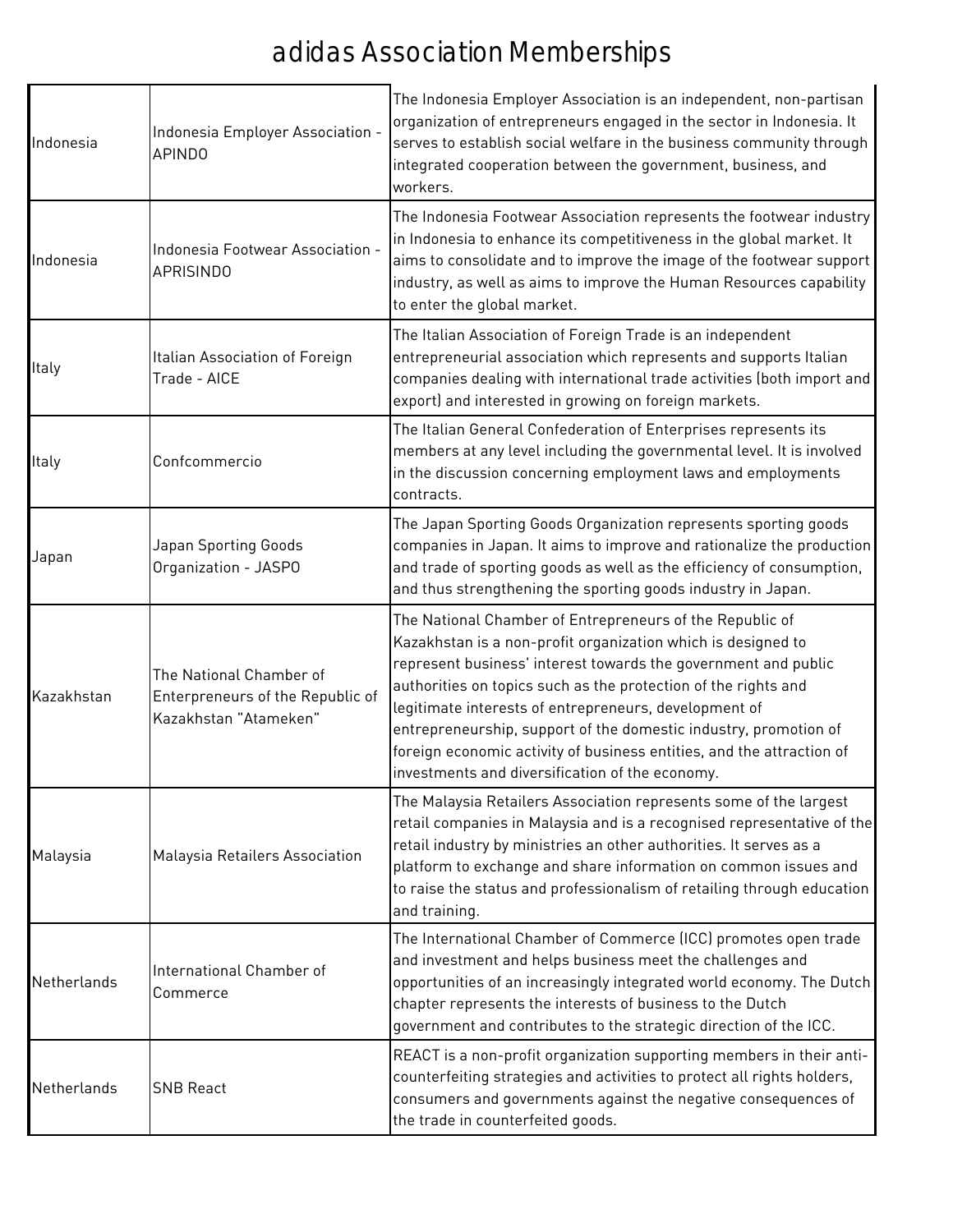| Pakistan     | Sialkot Chamber of Commerce &<br>Industry                                                                  | The Sialkot Chamber of Commerce and Industry is the premier trade<br>body representing the export-oriented industry of Sialkot.                                                                                                                                                                                                      |
|--------------|------------------------------------------------------------------------------------------------------------|--------------------------------------------------------------------------------------------------------------------------------------------------------------------------------------------------------------------------------------------------------------------------------------------------------------------------------------|
| Peru         | Camara de Comercio de Lima                                                                                 | The Chamber of Commerce in Lima provides support to facilitate<br>business opportunities and boost competitiveness.                                                                                                                                                                                                                  |
| Peru         | Camara de Comercio e Industría<br>Peruano                                                                  | The Chamber of Commerce and Peruvian Industry serves as a<br>platform to connect a wide range of associations of the German<br>economy and suppport companies in the market.                                                                                                                                                         |
| Russia       | <b>AIDT</b> association                                                                                    | The Association of Enterprises of the Children's Goods Industry is a<br>non-profit organization uniting the professional community in the<br>sphere of development, production, promotion and sale of goods and<br>services for children.                                                                                            |
| Russia       |                                                                                                            | The Association of European Businesses is the main representative<br>Association of European Business body of foreign investors in Russia and seeks to foster cooperation<br>between the EU and Russia.                                                                                                                              |
| Russia       | Association of Sports Industry<br>Enterprises                                                              | The Association of Sports Industry Enterprises represents the entire<br>sporting goods industry towards public bodies of all federal ministries<br>and departments to foster the development of the sports industry.                                                                                                                 |
| Russia       | The Association of Branded Goods<br>Manufacturers - Rusbrand                                               | The Association of Branded Goods Manufacturers is a platform to<br>bring together market stakeholders with key state authorities to<br>discuss topics such as IPR protection, promotion of a competitive<br>media market development, the constructive collaboration between<br>branded goods manufacturers and retailers, and else. |
| Russia       | The all-Russian non-<br>governmental organization of<br>small and medium business -<br><b>OPORA Russia</b> | OPORA RUSSIA aims at resolving the most pressing issues faced by<br>Russian entrepreneurs in their day-to-day business practices in a<br>wide range of areas: legal protection, attracting financing, obtaining<br>government support, and establishing business contacts within<br>business community.                              |
| Singapore    | Singapore Business Federation                                                                              | The Singapore Business Federation supports the growth of<br>businesses in Singapore with market and business information and<br>provides valuable opportunities for networking.                                                                                                                                                      |
| Singapore    | Singapore National Employers<br>Federation                                                                 | The Singapore National Employers Federation represents the key<br>interests of employers in national tripartite committees, forums and<br>national-level reviews and provides expert consultancy and advice to<br>corporate members on the proper application of local labour laws,<br>policies and tripartite guidelines.           |
| South Africa | in South Africa                                                                                            | American Chamber of Commerce The American Chamber of Commerce is the collective voice of U.S.<br>and foreign investment in South Africa.                                                                                                                                                                                             |
| South Africa | <b>Consumer Goods and Services</b><br>Ombud                                                                | The Ombud enforces the consumer goods and services industry Code<br>of Conduct by receiving and dealing with consumer goods complaints<br>by a consumer free of charge.                                                                                                                                                              |
| South Korea  | <b>British Chamber of Commerce</b><br>Korea                                                                | The British Chamber of Commerce in Korea (BCCK) represents broad<br>spectrum of British, international and Korean companies, who share<br>significant commercial interests in the country.                                                                                                                                           |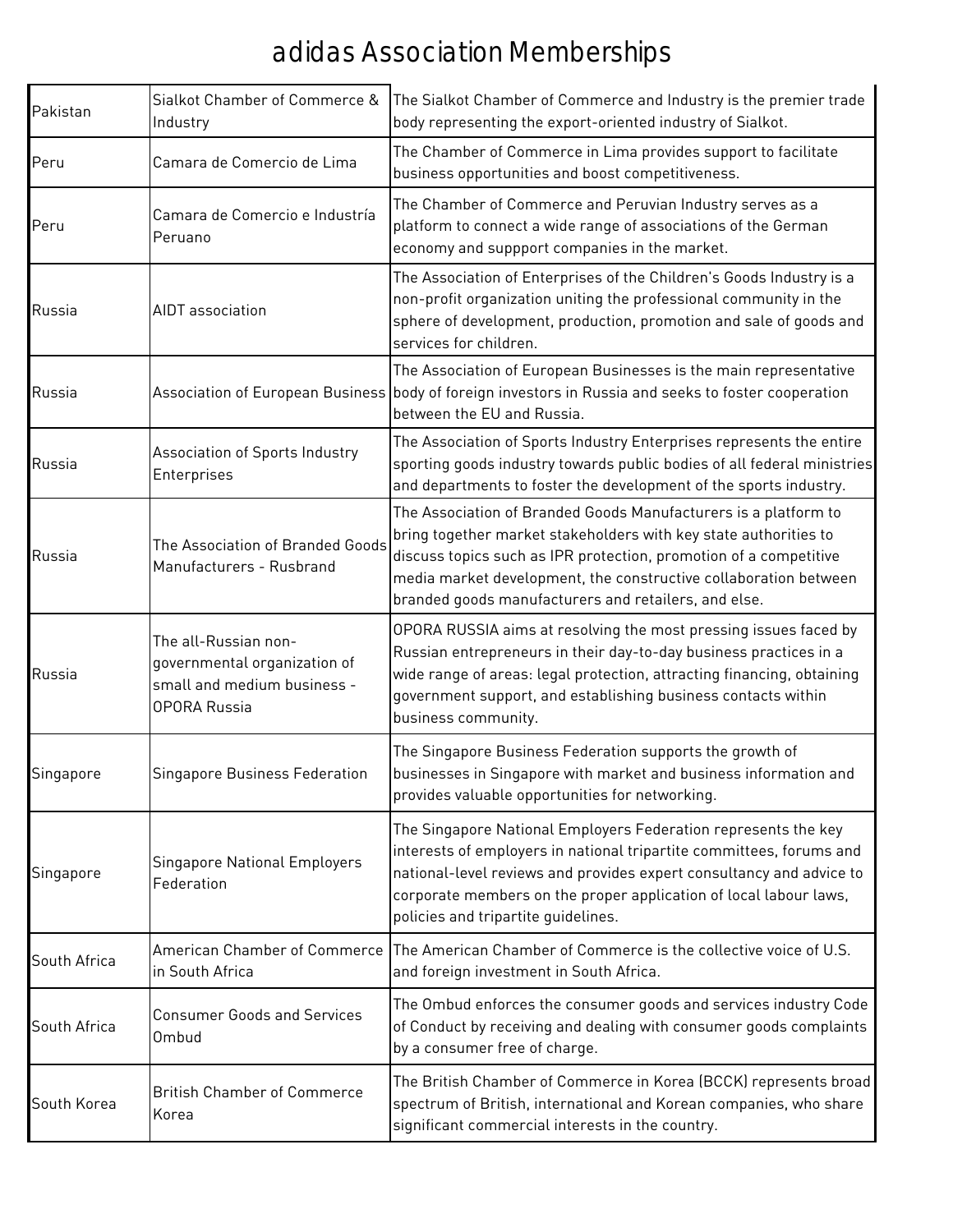| South Korea | European Chamber of Commerce<br>in Korea - ECCK                  | The European Chamber of Commerce in Korea (ECCK) represents the<br>interests of companies from European Union (EU) and European Free<br>Trade Association (EFTA) member states operating in Korea.                                                                                                                                                                                                      |
|-------------|------------------------------------------------------------------|---------------------------------------------------------------------------------------------------------------------------------------------------------------------------------------------------------------------------------------------------------------------------------------------------------------------------------------------------------------------------------------------------------|
| South Korea | <b>Trade related IPR Protection</b><br><b>Association - TIPA</b> | The Trade related IPR Protection Association is an intellectual<br>property rights protection organization representing the rights and<br>interests of IP rights and training major Customs officials.                                                                                                                                                                                                  |
| Spain       | Association for the defence of<br>trademarks - ANDEMA            | Andema is a non-profit association representing companies from a<br>range of sectors and promoting the protection of trademarks in Spain<br>as well as at European and international level.                                                                                                                                                                                                             |
| Switzerland | Network Partnership Lucerne<br><b>Business</b>                   | The Business Development Lucerne network provides a platform to<br>companies and interested private parties to participate in the<br>economic area of Lucerne.                                                                                                                                                                                                                                          |
| Switzerland | <b>Swiss Federation of Sporting</b><br>Goods Suppliers - SPAF    | The Swiss Federation of Sporting Goods Suppliers serves as a<br>platform for information exchange and provides solutions in the<br>transport field to its members.                                                                                                                                                                                                                                      |
| Switzerland | Zuger Wirtschaftskammer - ZWK                                    | The Chamber of Commerce of Zug is an independent association<br>representing its members' economic and political interests towards<br>public authorities, local political parties and society in the canton of<br>Zug.                                                                                                                                                                                  |
| Taiwan      | <b>Importers and Exporters</b><br>Association of Taipei          | The Importers and Exporters Association of Taipei serves as a bridge<br>between government and industry, proposes recommendations for<br>various policies, and actively assist businesses to explore<br>opportunities in the global market.                                                                                                                                                             |
| Taiwan      | Taiwan Footwear Manufacturers<br>Association                     | The Taiwan Footwear Manufacturers Association is a non-profit<br>industrial association under the Chinese National Federation of<br>Industries (CNFI) of Taiwan. Its main business is to support industrial<br>research and development, conduct personal training, carry out field<br>visit and consulting for factories, offer quality checking service as<br>well as product design and development. |
| Thailand    | European Association for<br><b>Business and Commerce - EABC</b>  | The European Association for Business and Commerce aims to<br>advocate member interests, to support European business in<br>Thailand and to promote Thailand as an attractive partner for<br>European foreign investment and trade.                                                                                                                                                                     |
| Thailand    | German-Thai Chamber of<br>Commerce                               | The German-Thai Chamber of Commerce acts as a strategic partner<br>between German and Thai economies and supports companies and<br>institutions to open up new trade and investment opportunities.                                                                                                                                                                                                      |
| Thailand    | The American Chamber of<br>Commerce in Thailand                  | The American Chamber of Commerce in Thailand is an independent,<br>non-partisan, non-profit organization and a member of the Board of<br>Trade of Thailand (BOT), and liaises regularly with different ministries<br>in the Royal Thai Government.                                                                                                                                                      |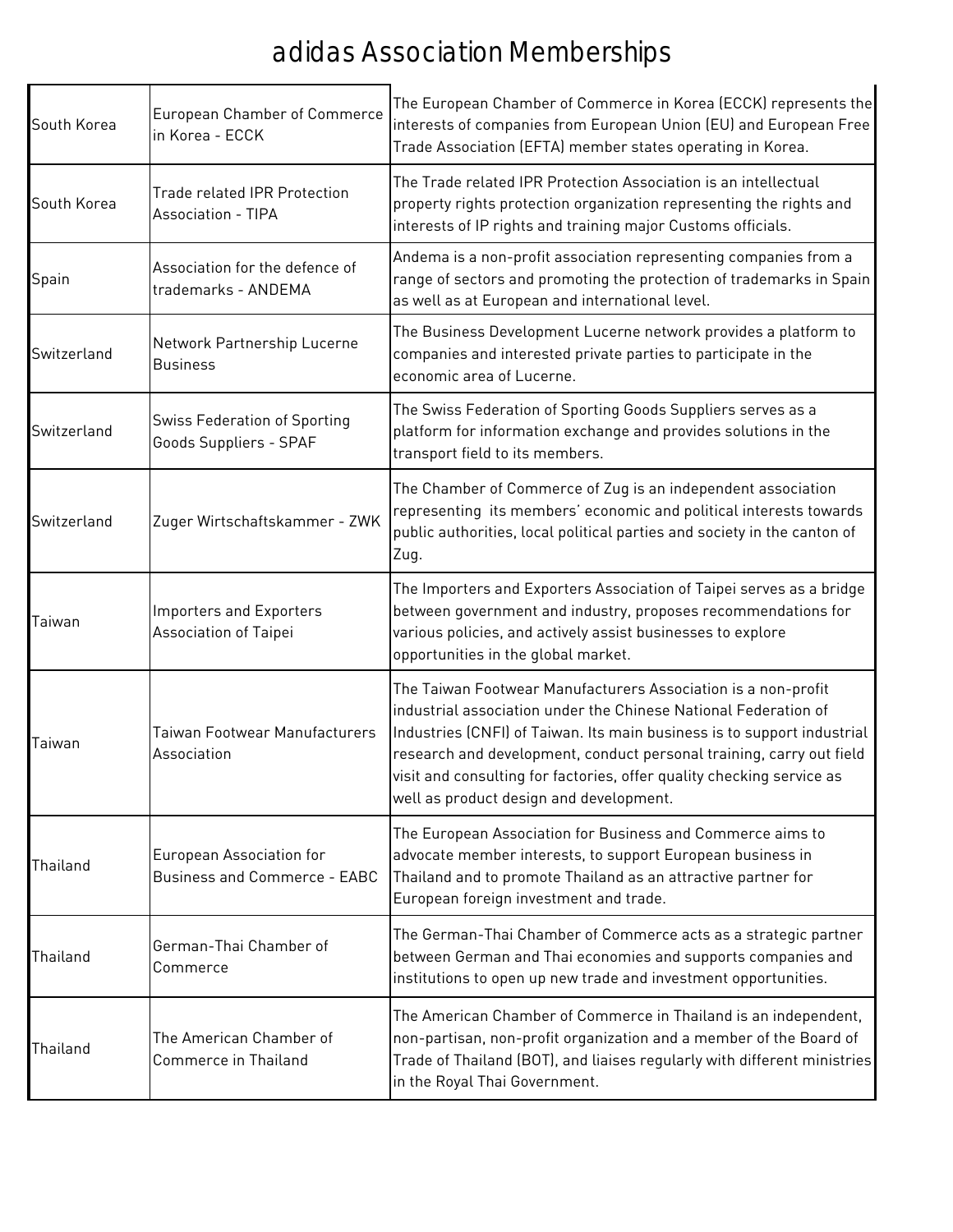| Thailand                 | The Federation of Thai Industries                            | The Federation of Thai Industries is a private sector organisation that<br>brings together industrial leaders to promote Thailand's economic<br>development. The main objectives of FTI are to represent Thai<br>manufacturers at both national and international levels, to help<br>promote and develop industrial enterprises, to work with the<br>government in setting up national policies, and to offer consulting<br>services to members. |
|--------------------------|--------------------------------------------------------------|--------------------------------------------------------------------------------------------------------------------------------------------------------------------------------------------------------------------------------------------------------------------------------------------------------------------------------------------------------------------------------------------------------------------------------------------------|
| Turkey                   | <b>Sports Brands Association</b>                             | The Sports Brands Association is a non-profit organization that<br>brings together global sporting goods companies in Turkey to support<br>their advocacy on relevant policy issues and provide advice on<br>regulatory developments.                                                                                                                                                                                                            |
| Turkey                   | United Brands Association - BMD                              | The United Brands Association is a leading association in retail sector<br>in Turkey with a vision to enhance Turkey's economy.                                                                                                                                                                                                                                                                                                                  |
| U.A.E.                   | Dubai Chamber of Commerce                                    | The Dubai Chamber of Commerce and Industry is a non-profit public<br>organization whose mission is to represent, support and protect the<br>interests of the business community in Dubai. It does so by creating a<br>favourable environment by supporting the development of business.                                                                                                                                                          |
| <b>United Kingdom</b>    | The Anti-Counterfeiting Group -<br><b>ACG</b>                | The Anti-Counterfeiting Group is an internation non-profit trade<br>association, committed to representing its members, in the UK, EU<br>and on the global stage, focusing on the fight against the growing<br>global trade in counterfeit goods.                                                                                                                                                                                                |
| <b>United Kingdom</b>    | Federation of Sports and Play<br><b>Associations Limited</b> | The Federation of Sports and Play Associations is the national trade<br>body serving the interests of manufacturers, wholesalers and<br>distributors of sports and play equipment, clothing and apparel.                                                                                                                                                                                                                                         |
|                          | United Kingdom Leather Working Group                         | The Leather Working Group is a non-profit organization representing<br>over 1500 companies across the globe with an ambition to drive<br>positive change in the leather industry.                                                                                                                                                                                                                                                                |
| United Kingdom   Marques |                                                              | Marques is a European association representing the interests of<br>brand owners and provides a platform for brand owners to exchange<br>information.                                                                                                                                                                                                                                                                                             |
| <b>USA</b>               | Oregon Business Industry                                     | The Oregon Business Industry is the largest statewide business<br>advocacy group in Oregon. It provides a platform for members to<br>connect, to grow their businesses, and to learn about policy<br>developments important to their Oregon operations.                                                                                                                                                                                          |
| <b>USA</b>               | American Apparel and Footwear<br>Association                 | The American Apparel & Footwear Association is the national trade<br>association in the United States representing apparel, footwear and<br>other sewn products companies, and their suppliers, which compete<br>in the global market.                                                                                                                                                                                                           |